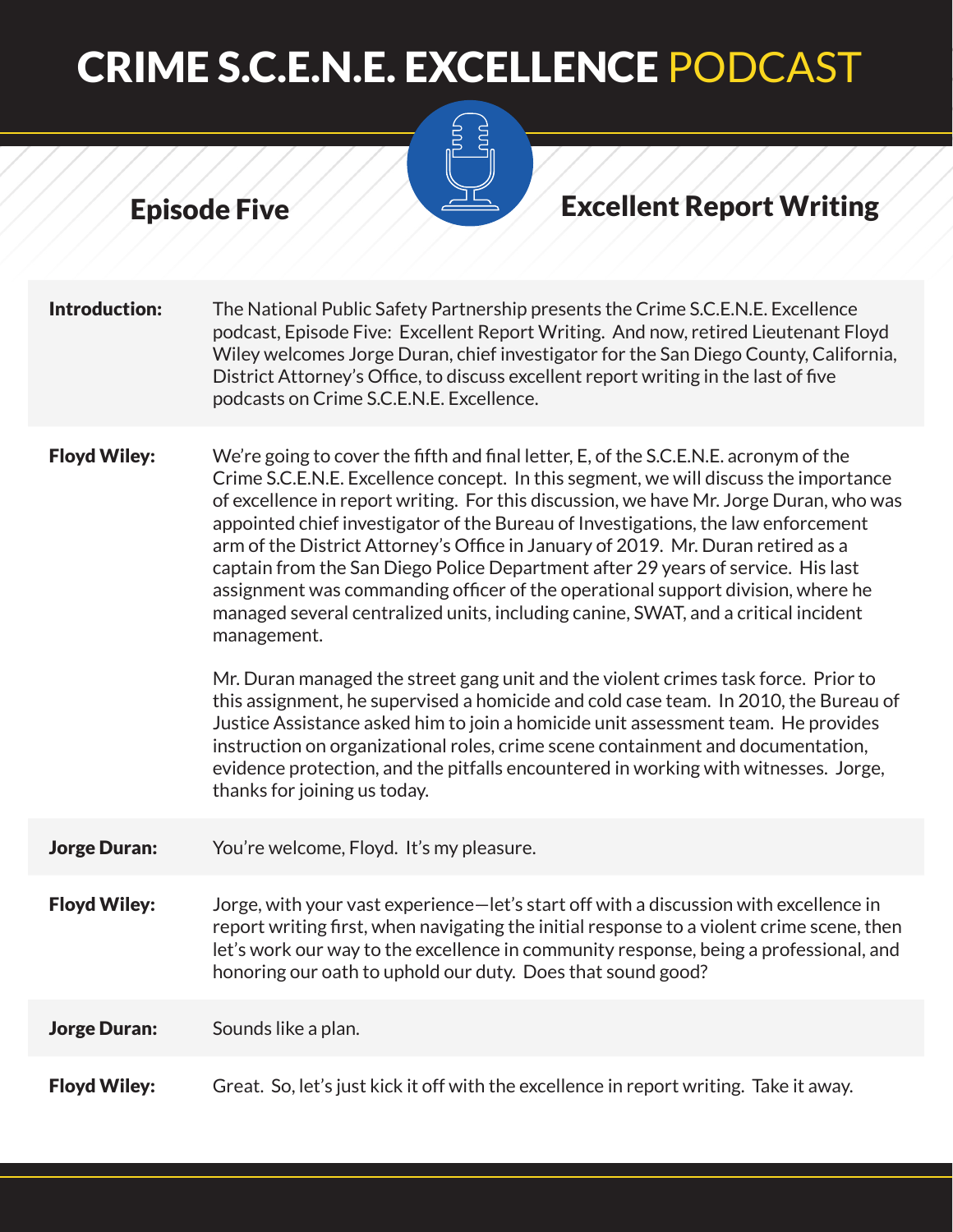

### Episode Five Albert Albert Excellent Report Writing

**Jorge Duran:** The initial response to violent crime scenes, patrol officers or sheriff's deputy that respond initially—they're conducting the initial investigation. They should consider themselves investigators because one of their roles is to document the scene as close to in time as to the crime having occurred. Obviously, the person that discovers the crime is going to notify the police, and then either a deputy or a patrol officer is going to respond and arrive. So, they are truly the first criminal justice representative that arrives at the scene and are able to document the state of the crime scene—victims, injuries, witnesses, evidence.

> So, in any violent crime trial case that I've been involved in, one of the main witnesses in a successful is the initial arriving law enforcement officer, because they set the stage for everything else that's going to follow. Not only that—before even the case goes to trial, they are the initial recorders of evidence for the investigator. Because let's face it, most of the crimes, the violent crimes that happen—usually it depends on the type of crime, but you may or may not have an investigator respond to the scene. The investigator, depending on the type of crime, may not get the report until the next day or, if it's a weekend, until two days later. So, that's critically important for the first arriving officers to document as best possible so that the investigator has good information to work for. You can't have an excellent crime scene investigation without having excellent report writing and documentation—can't have one without the other.

**Floyd Wiley:** And you know what I like? I like the way that you said that the responding officer, that they are the investigator. They need to look at this from an investigator type of lens. A lot of times, I have seen patrol will show up to a scene, and it's almost like this is a mundane activity that I've got to make contact, gather information—information of fire personnel, on-scene, or other officers. But they don't really see it through the lens that they are the pinnacle or the spearhead of that investigation as it unfolds.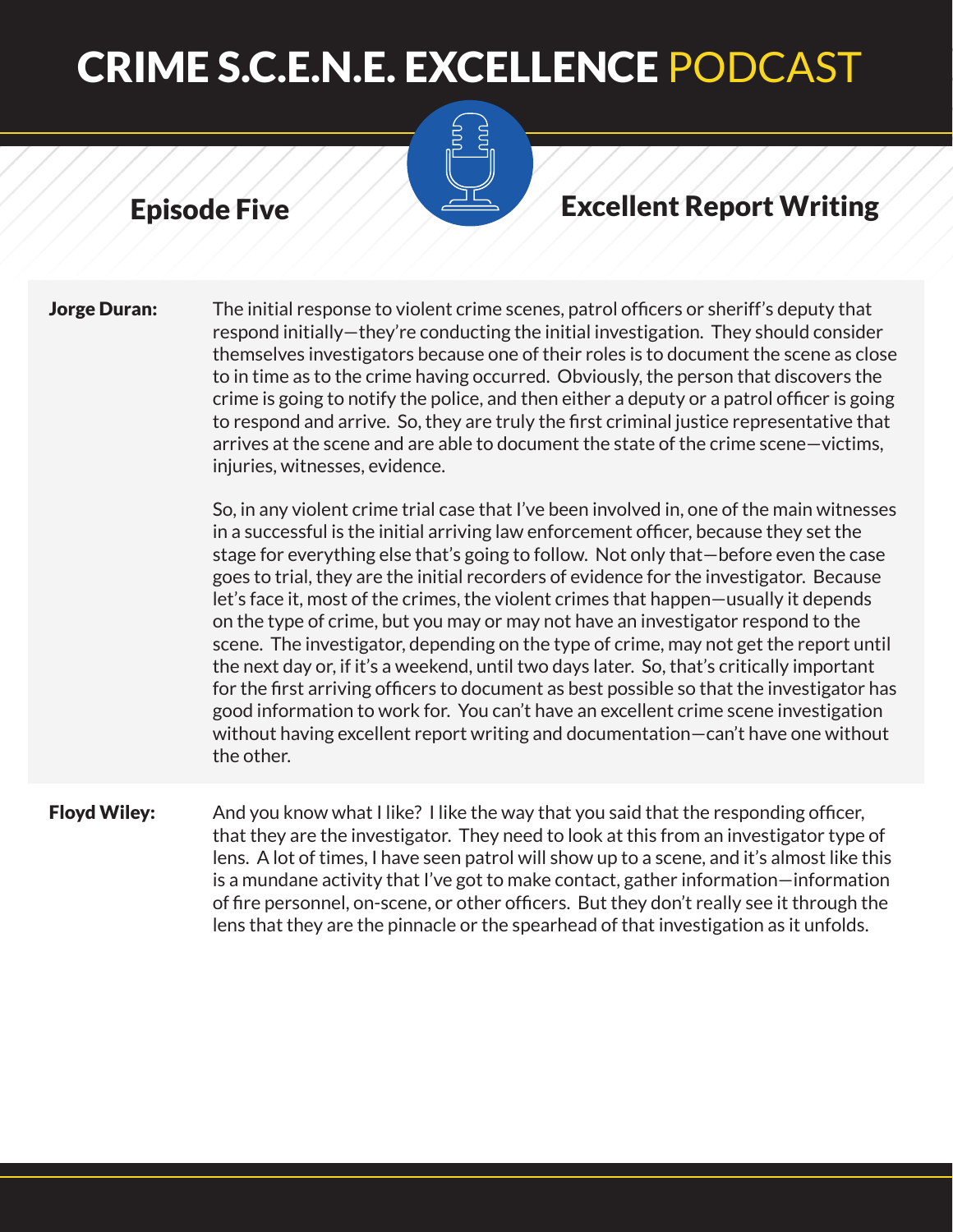

### Episode Five Albert Albert Excellent Report Writing

**Jorge Duran:** That's an excellent point. Especially in areas—we have communities in all cities that have a high incidence of violence. So, after the 52nd shooting or the 52nd stabbing, after a while, it's kind of like, "Okay, it's just another report I have to take." But you have to turn that around, and you have to look at, "What is this going to look like when the investigator gets this case? How much information are they going to have to one, maybe get a search warrant off the information that I collected as the first arriving officer?" Because your information may wind up in an affidavit for a search warrant or an affidavit for an arrest warrant. And then, "How is my report or the information that I gathered going to help the prosecution of this case once the investigator makes the arrest?" Now the difficult part comes. You have to convince 12 jurors that this is the individual that committed the crime that you documented, beyond a reasonable doubt. So, what does that look like?

> So, in our training, in our communication as investigators or as prosecutors with patrol officers responding to these crime scenes, that we instill that level of responsibility. And then once the perpetrator is arrested and apprehended, now you have to testify as to how you went about doing those things and making sure that you did them properly. Because we don't want—like you mentioned I think early on, was we don't want information suppressed. We don't want a piece of evidence suppressed because it was mishandled, or it was contaminated. Or a witness statement thrown out because either it was obtained maybe outside of Miranda let's say if it's a defendant who's entitled to Miranda Rights because of the status of their maybe detention and situation where they're provided that statement.

> So, I think providing that information to patrol officers—that they are reinforcing that mindset, that I'm not just going there to fill out a piece of paper to get a case number or give it to the victim. I'm going there because a crime has occurred, one, and it's important for the community that we apprehend perpetrators and keep the community safe. But that you're going there as part of an investigative team to try to, one, solve the crime—identify what happened by collecting by what the evidence tells you, and then generating an excellent report so that the investigators, folks that are going to be looking at your paperwork, at your crime scene processing, that they have enough to do their job and then ultimately, present your reports and your testimony in front of a jury so that folks that are perpetrating these crimes can be held accountable.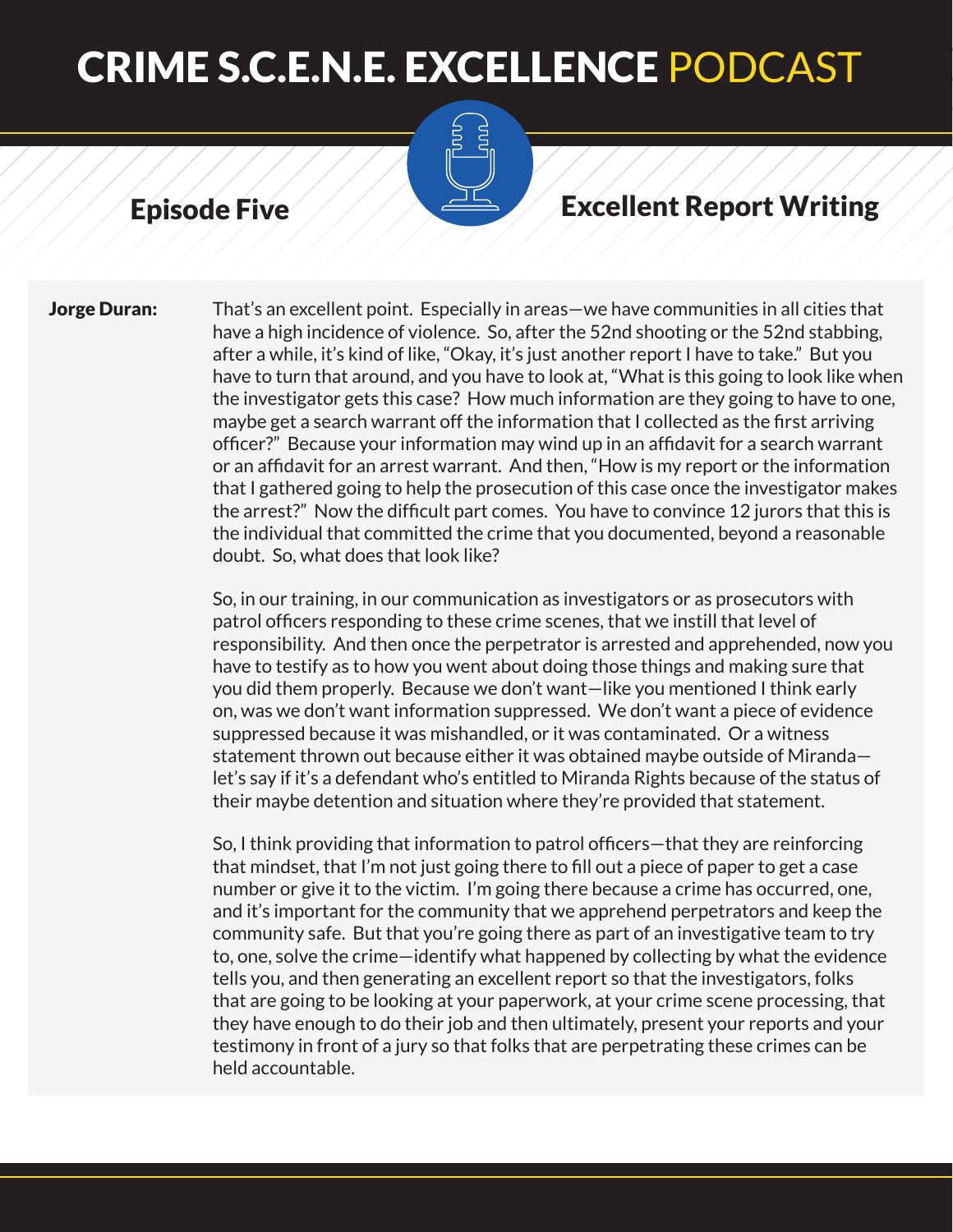

## Episode Five Albert Albert Excellent Report Writing

So, it's a bigger role. And I think a couple of things—one, investigators who are going to be receiving this report should share information with the patrol officers to say, "Look, this is a great report. This report made it easy for me to solve this case," and reinforce those positive traits that are happening in the field—same thing with the prosecutors sharing information.

### **Floyd Wiley:** And a lot of times, it doesn't happen, too. They don't give that positive reinforcement. You and I talked about two months ago, we were talking about patrol investigator relationships and then going to roll calls and really letting them know that they're ambassadors to this crime scene investigation team. And I like that I heard you say that earlier, you brought team into it.

### **Jorge Duran:** Oh, absolutely. The prosecution team is everybody. It's the first arriving officer, it's your evidence technician, it's even your victim witness advocate that shows up. It's all part of the criminal justice team to bring some closure to the victim and then bring those responsible to justice.

But I think that feedback piece, a lot of the agencies—and I know in San Diego PD, when I was working homicide, we always talked about the next day or two days later, going back to roll call and thanking that patrol crew that was out there. Say, "Hey, you guys did a great job putting up tape, keeping the witnesses back, identifying the critical witnesses—did a great job canvassing. You guys protected the weapon." And giving that feedback and saying, "This is the type of work that's going to allow us to make an arrest."

And same thing with the prosecution. A lot of times, we handle dozens and dozens of murder on a yearly basis and countless number of violent crimes. But the investigators and the prosecutors are entrenched in these cases, but we have to make a concerted effort to get back—and especially what patrol officers and the patrol team does an excellent job to provide feedback. It could be in a short, written email, or it could be in person, or however. But say, "Hey look, because of the work that you did initially at the scene, we were able to successfully prosecute this case." Because with jurors, they get their information about what police work should be from the television set. And a lot of times—you know how that is, right? They're solving crimes in 20 minutes.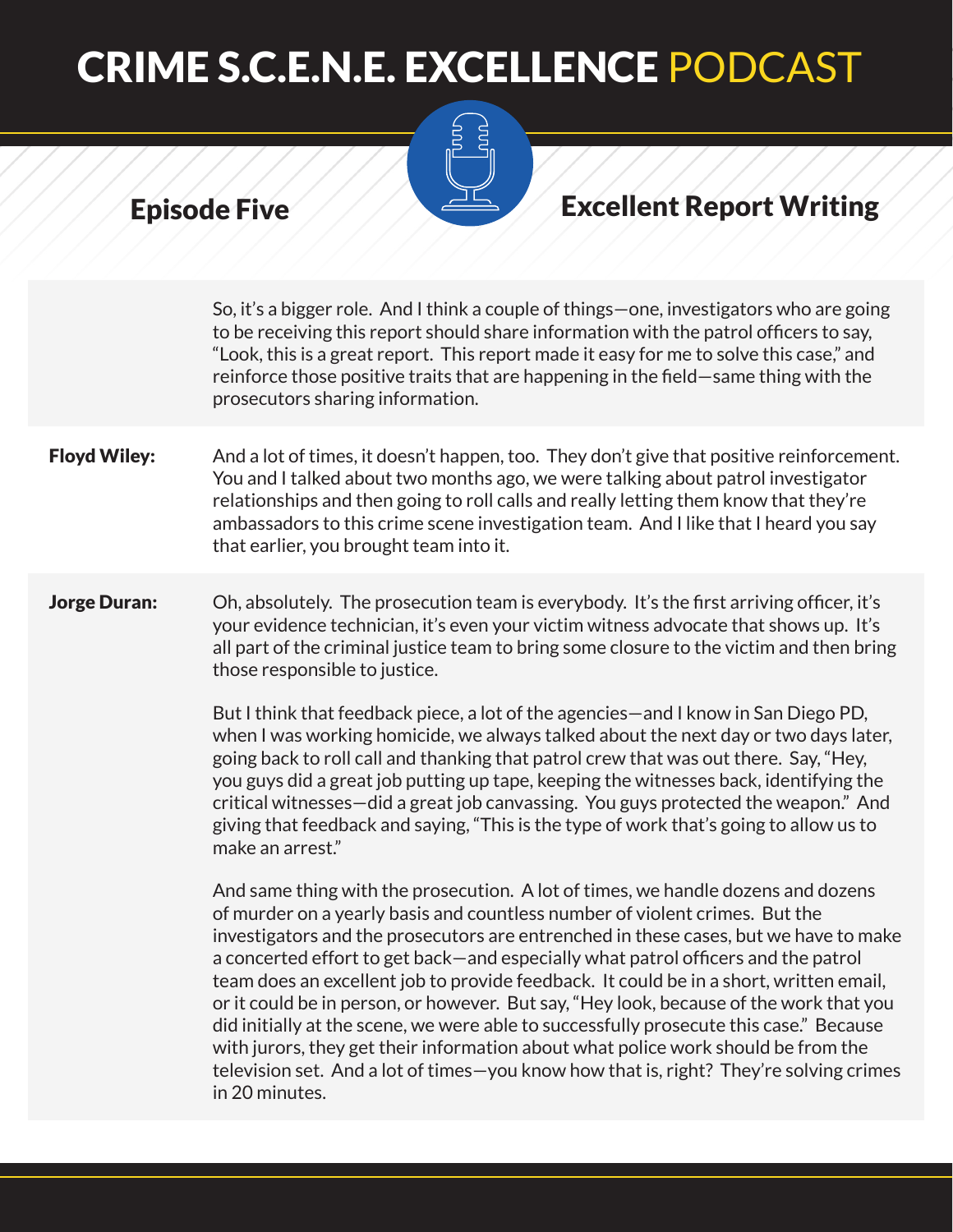



**Floyd Wiley:** Right. Television tactics and television investigations.

- **Jorge Duran:** Yeah. But so, we have to educate the jurors and say, "Look, this is what was done. This is in reality what was done with the evidence. This is the testing that we submitted the evidence. And this is what the testing yielded. And this is how it pointed to the defendant."
- Floyd Wiley: Hey, Jorge, real quick. I want to just touch on—because we were talking about having well-written reports for successful prosecutions. But if you can touch real quick on the importance of maintaining those notes that you had and actually making sure you construct a well-written report, because sometimes we don't go to court for years.
- **Jorge Duran:** That's an excellent point. And you know what we have now that we didn't have when I was out in patrol and working homicide is body-worn cameras. I would always encourage as a homicide sergeant to my patrol officers is like, look—especially if it's, let's say, shooting where the victim is moved by medics and they later die. By the time we get there, all we have is maybe a pair of pants that's cut up or pair of shirts, a bunch of blood, and then some leftover medical intervention equipment that's just strewn everywhere. So, now with body-worn cameras, as soon as the first arriving officer at the scene can click that thing on—and we have documentation maybe even before the medics get there and certainly while the medics are working.

So, that way you could get an idea, "Okay, this guy had red pants, blue hat." So, when you're interviewing your witnesses later on two, three days later, and they tell you, "Hey, the guy with the blue hat, the red pants was chasing a guy with a gun." Then you're like, "Okay, well now maybe we're looking at maybe something else."

So, the documentation early on is so critical to assisting the homicide investigators or even a crime of violence investigators later on down the road. The first arriving officer should take control of that scene and designate people. The second arriving officer, "Hey, put up some tape." The third arriving officer, "Start a sheet." Fourth arriving officer, "Go interview those people over there." So, start managing the scene as if you were a supervisor. A lot of agencies are going or have gone to a case agent type of preliminary investigation where exactly what I just mentioned is that the first arriving officer is the case agent. They are responsible for making assignments.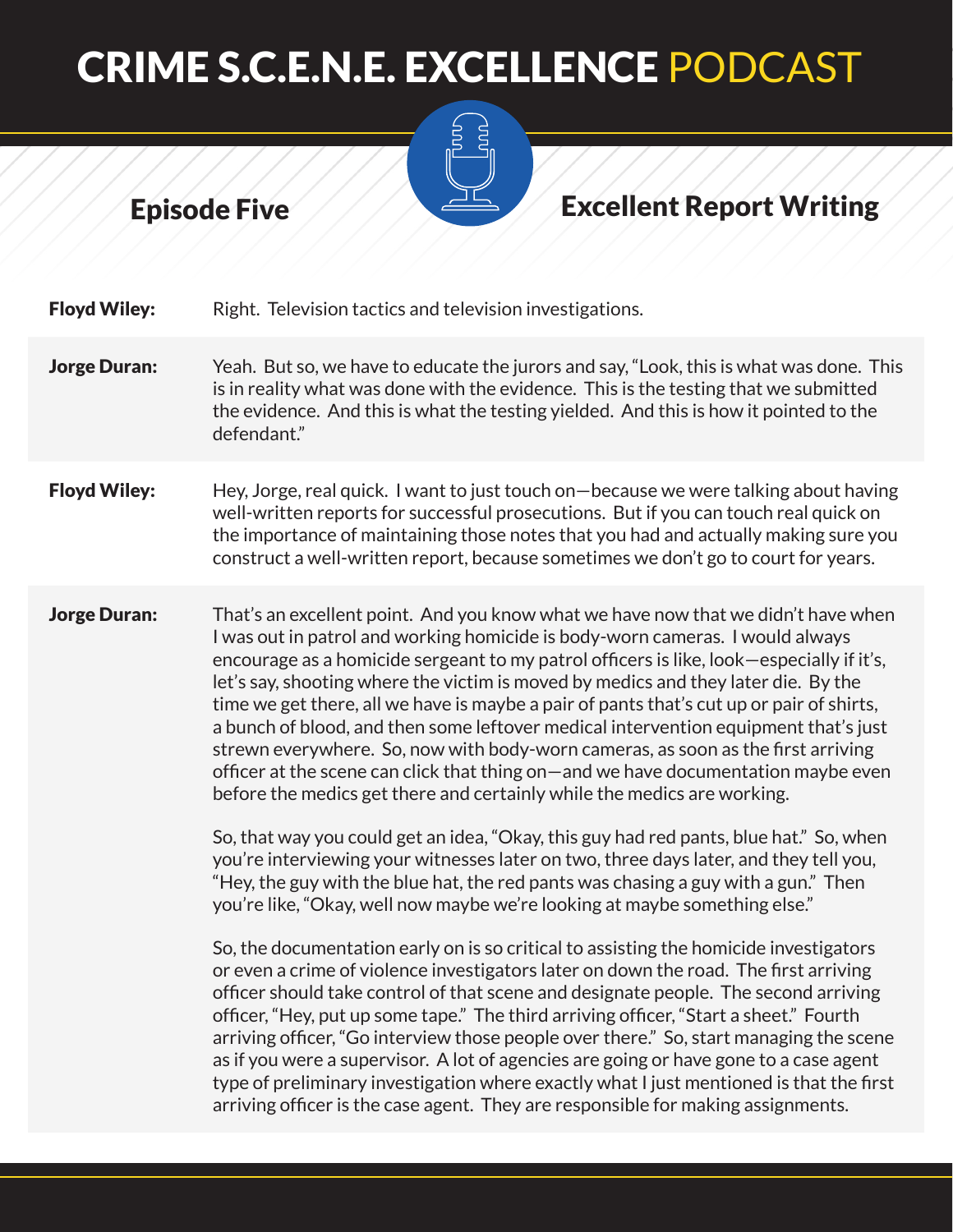

### Episode Five Albert Albert Excellent Report Writing

**Floyd Wiley:** Right. In essence, they're also like the incident commander on safety.

**Jorge Duran:** Basically, right. Exactly, until maybe a hard striper shows up. And even then, I've seen cases where you have a senior patrol officer that's running the scene and the supervisor that arrives is in support. "What resources do you need?" They're there in a support role. But certainly, the initial arriving officer, the first few officers that arrive, they're going to have the most information about the scene to start making assignments and start directing people. They're going to know, "Hey, the suspect ran down that alley. Hey, get some people to block that alley up there. They might've thrown some evidence." Those types of calls need to be made.

> So again, I think that training is a big proponent. A part of that is, one, if you adopt that style of case agent, then obviously the next step is to make sure that officers are trained and feel comfortable and receive maybe practical application training on how to do that, what that looks like, maybe some tabletop exercises, maybe some actual role-play exercises that gives them the confidence to do that.

**Floyd Wiley:** Let's also talk about supplemental reports because sometimes officers will show up and they'll just walk away, no paper. And we need to make sure that there is supplemental reports, that they are constructed and in the process of getting that through the chain of command, approved by supervision, and ultimately to detectives. We just touched a little bit on the importance of those supplemental reports, no matter what your actions were on that scene.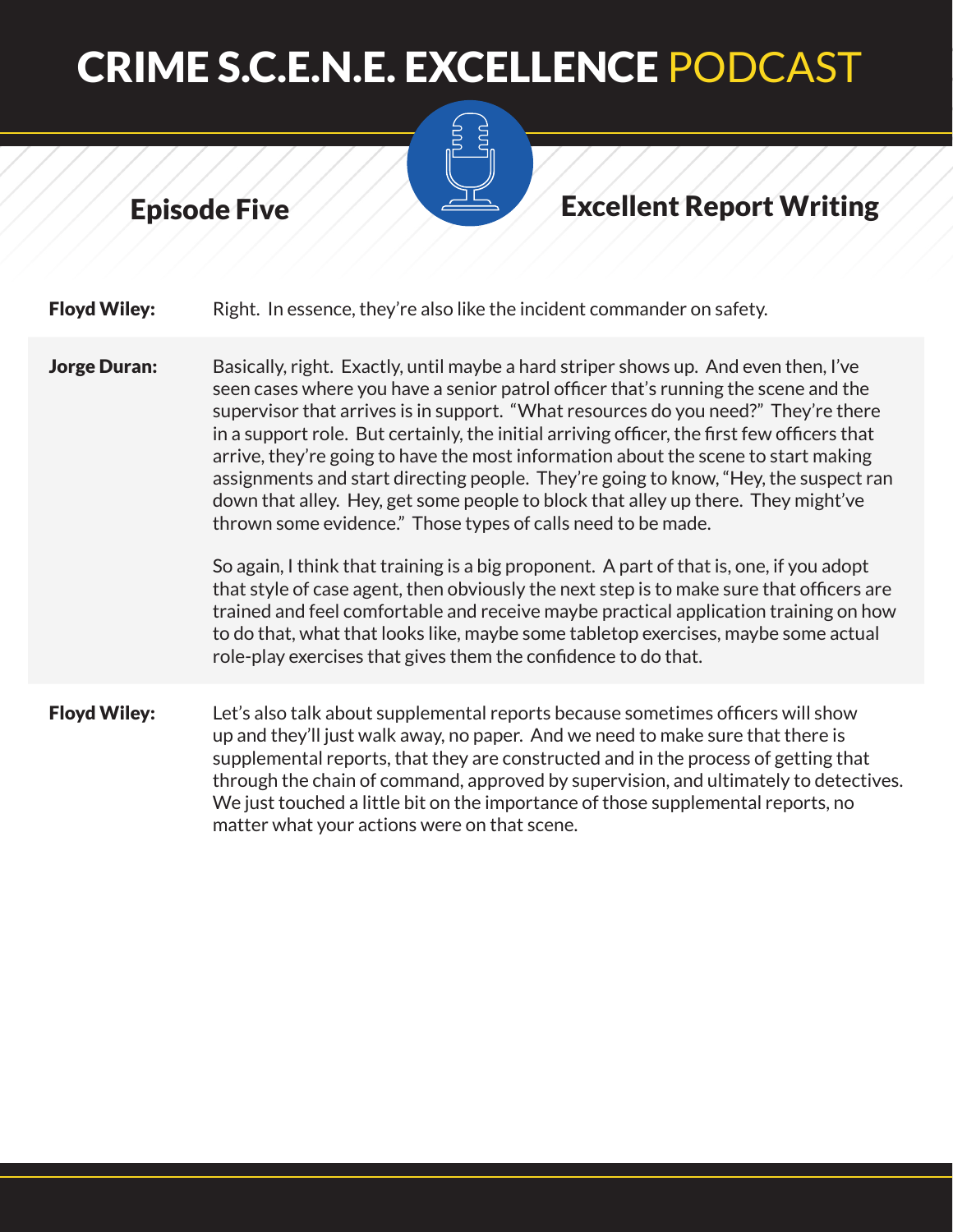

## Episode Five All Excellent Report Writing

| <b>Jorge Duran:</b> | Absolutely. That's critical. Especially if it's a violent crime or a homicide case. I had<br>a case where a witness was found later on-a couple of days later, and we asked him,<br>"Hey, why didn't you call the police with this information?" He goes, "I did. I showed<br>up. There was an officer at the yellow tape. And I told him that I had information. I<br>never heard back." So, we go back, and we try to find out who was that officer at the<br>intersection of A and B street. And we couldn't find him because we didn't have a<br>report from that individual until we went back and went through the computer aided<br>dispatch, the CAD system printout that showed that there was an officer there, or<br>an officer was assigned to stand at that corner. But we weren't able to get them, and<br>then they didn't generate a report.<br>So, I think to paint a complete picture and to show that everyone that showed<br>up at the scene had a role, however minimal that role was, and the fact that the<br>investigators have access. Because they want to go back later and talk to that officer<br>and say, "Hey, what else? While you were standing at the corner, did you see any<br>vehicles? Did you see anybody else? Or did someone walk up to you and say they had<br>information?" |
|---------------------|------------------------------------------------------------------------------------------------------------------------------------------------------------------------------------------------------------------------------------------------------------------------------------------------------------------------------------------------------------------------------------------------------------------------------------------------------------------------------------------------------------------------------------------------------------------------------------------------------------------------------------------------------------------------------------------------------------------------------------------------------------------------------------------------------------------------------------------------------------------------------------------------------------------------------------------------------------------------------------------------------------------------------------------------------------------------------------------------------------------------------------------------------------------------------------------------------------------------------------------------------------------------------------------------------------------------|
|                     | So, it's just part of that crossing all the T's and dotting all the I's that anyone that<br>report—and they could conceivably be witnesses even though they may have just<br>done traffic control. But later on, the defense can say that this officer or that officer<br>or some unknown officer was alleged to have some information that it's unknown yet.<br>So, if we have a complete roster or a complete list of officers that arrived, what their<br>role was, I think we'd be better off. And the investigation looks complete, especially<br>when you're presenting it. And it'll hold up better to challenges by the defense in<br>court.                                                                                                                                                                                                                                                                                                                                                                                                                                                                                                                                                                                                                                                                   |
| <b>Floyd Wiley:</b> | And that's exactly where I was going to go. Because even if you're on a traffic post,<br>the bottom line-I had the traffic posts on the Southwest corner. And if there was<br>some sort of a statement that someone walked through that area and that officer can<br>clearly say, "No, I was at that location and no one did come through that location." So,<br>that's really important.                                                                                                                                                                                                                                                                                                                                                                                                                                                                                                                                                                                                                                                                                                                                                                                                                                                                                                                              |
| <b>Jorge Duran:</b> | Exactly.                                                                                                                                                                                                                                                                                                                                                                                                                                                                                                                                                                                                                                                                                                                                                                                                                                                                                                                                                                                                                                                                                                                                                                                                                                                                                                               |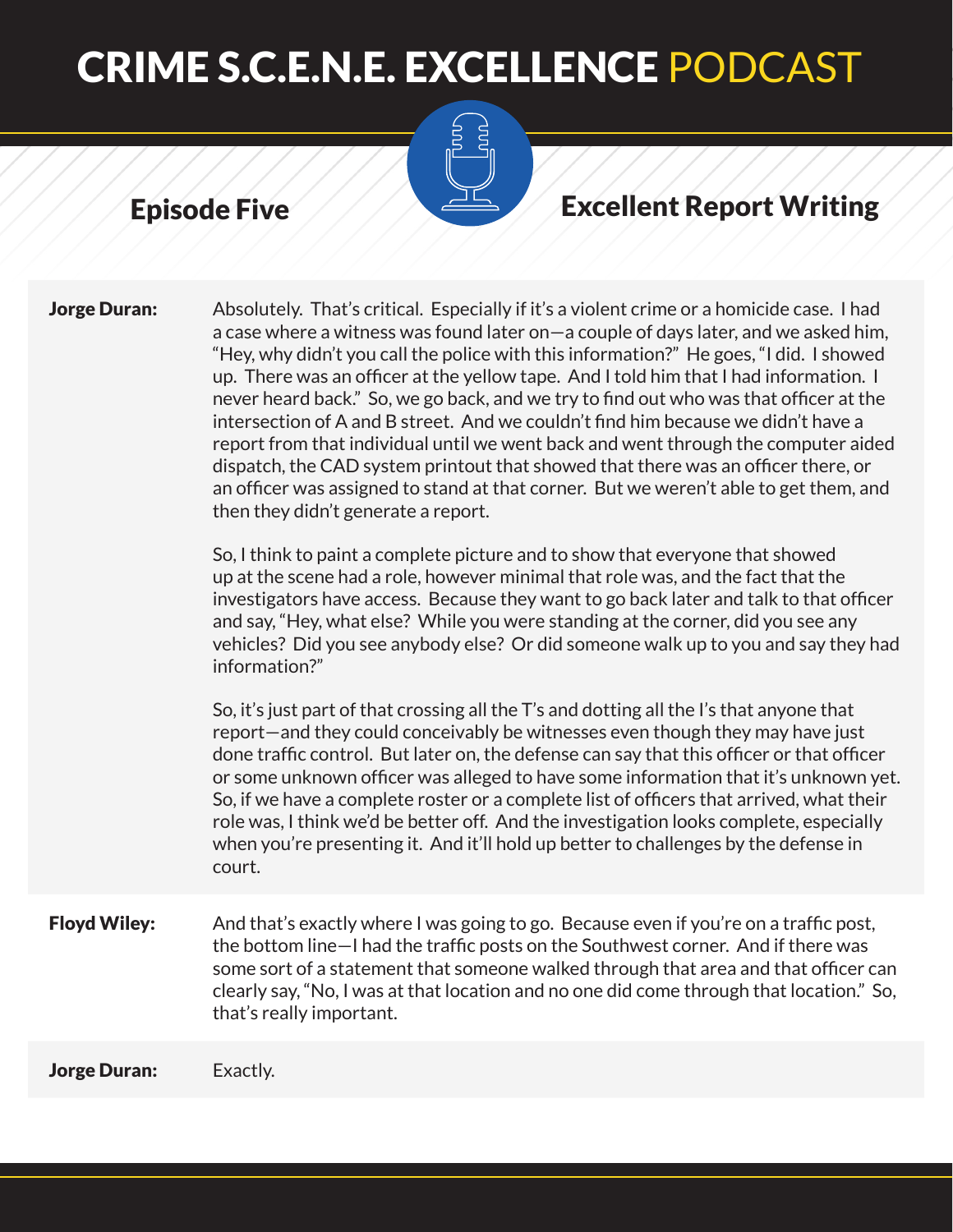

### Episode Five Albert Albert Excellent Report Writing

Floyd Wiley: So, let me talk to you about this topic. When we talk about the excellence of report writing, which is aiding in the successful prosecution of the case, there's another important piece that comes on to excellence and that's our response and the community's expectation of our response to this crime scene. Can we just touch about that expectation and what we owe them as professionals based off the oath that we have taken? It's important that we meet those expectations.

### **Jorge Duran:** Yeah, you're absolutely right. And I think if we're going to be successful in solving crimes, we need the assistance, we need the help of the community. The community are there—I mean, they're there 24 hours a day, seven days a week. And they know what's going on. Whether or not they want to share that information with you is part of how we approach them.

One of the biggest things we hear in investigations is that, "Why should we call the police? Why should we give you information when you guys aren't going to solve the crime?" So, there's this impression that the police don't care about crimes that happen in certain neighborhoods. So for me, for even my investigators or patrol officers, is when they arrive at a scene, to have a sense of urgency in wanting to solve this, a legitimate concern that you want to solve this crime. And reassure people that are either bystanders or just witness, onlookers that, "Hey, look, we're going to do everything we can to solve this crime. This crime—it doesn't matter that it could happen anywhere in the city. We're going to do our best to solve this crime."

When we're engaging with the community, it's something that requires engagement before things go bad. So, what I mean by that is not waiting until you need the community's help in solving a crime to engage the community. This work has to be done—it's community policing, right? So, the patrol officers, that are going to arrive at the scene initially, maybe that is their area that they work on a regular basis. So, what about maintaining those relationships? Engaging the community in just walk-ups or nonenforcement type of contacts—checking on businesses, stopping and talking to neighbors. Because what happens is that by doing that, you develop a trust, you develop a respect from the community, and you'll be more likely than not to when something does go horribly bad, that you're able to go in and maybe cash in on some of the investments you've been making by engaging in those contacts.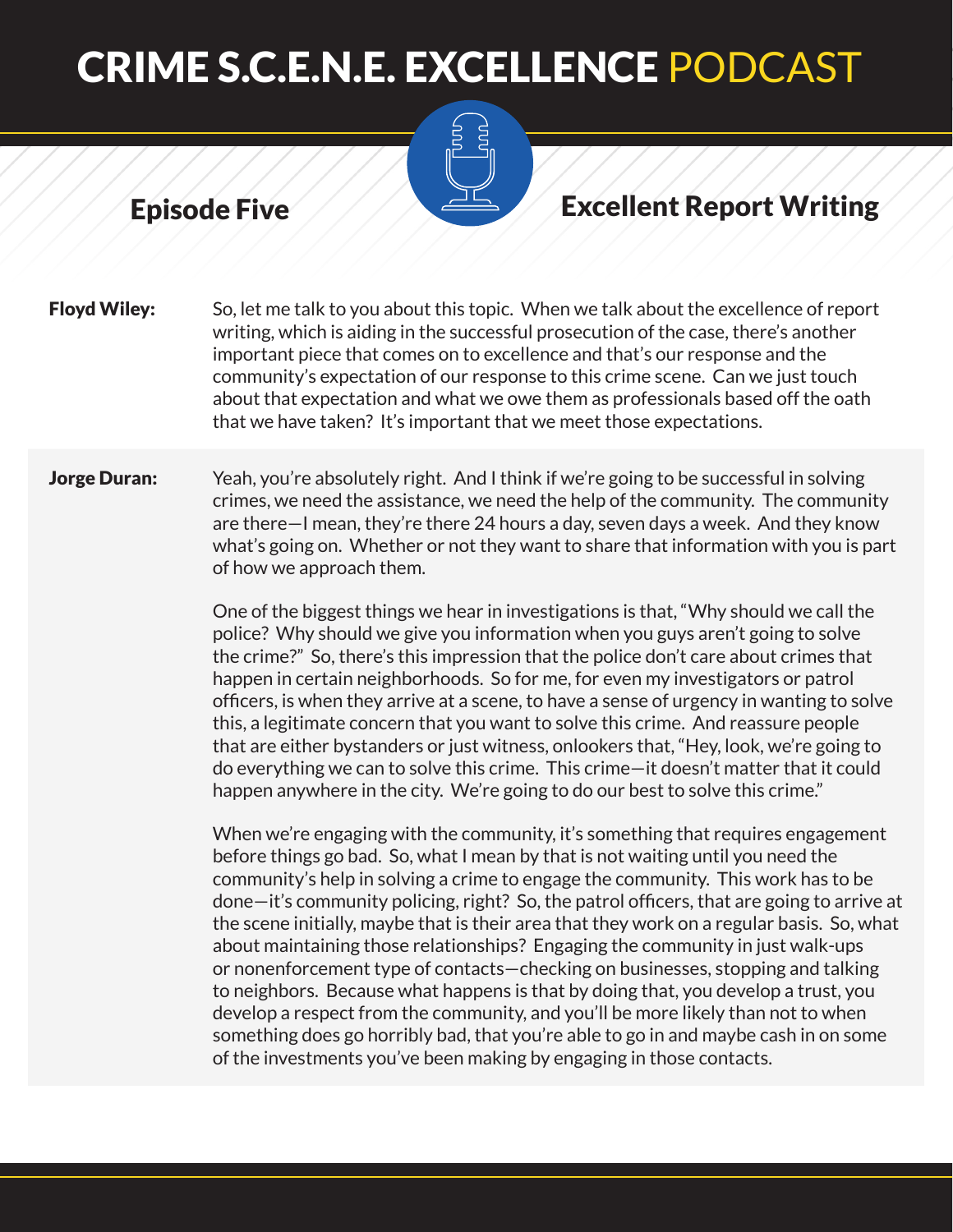

### Episode Five Albert Albert Excellent Report Writing

Floyd Wiley: So, one of the things—and I heard you talk about engagement. And that's so important because we call that ally equity. When you have to make those trust deposits as officers—so that sometimes, when you need to make that withdrawal during a major crime scene, you can do that. And you have people who are engaged with you. The other thing is respect and dignity. And I remember you were talking about an incident with the gang unit, and how you took it over, and how that came into play.

**Jorge Duran:** No, that's an excellent point because I think how we interact with the community, it's going to reflect how successful we are in that community in solving crime. For example, I had an opportunity to head the gang unit—the gang suppression team, as a matter of fact. And these guys, they were handpicked, they were productive, they were type A. And their whole mission is to go into gang-affected areas and do gang suppression, maybe control the violence. So, the mentality was, "Arrest any gang member that's out on the street." But still, we didn't see a drop in gang violence. Gang violence was still high. So, I say, "Why don't we change our approach? Why don't we—instead of arresting these guys for a crack pipe or a personal use marijuana, why don't we spend some time with them, talking to them? Say, 'Hey, what's going on in the neighborhood?'"

> And before you know it, even the gang members themselves knew the difference between the gang cops and the patrol cops because we rode in the same patrol cars. There was no difference in uniform except that we didn't go to radio calls, but we just did proactive enforcement. So, even the gang members knew the difference between, "Oh, those are gang cops because they take time. They know about my little brother. They know about my sister. They know that I'm staying over here. Hey, they hooked me up with this job corps reference." So, we're there because again also had not just suppression, but we had other pieces too. We had intervention and prevention. So, we saw the value of that, of if we could divert some of the younger ones, especially away from the gang, that's the less calls that we had to go to. So, we saw the value of that.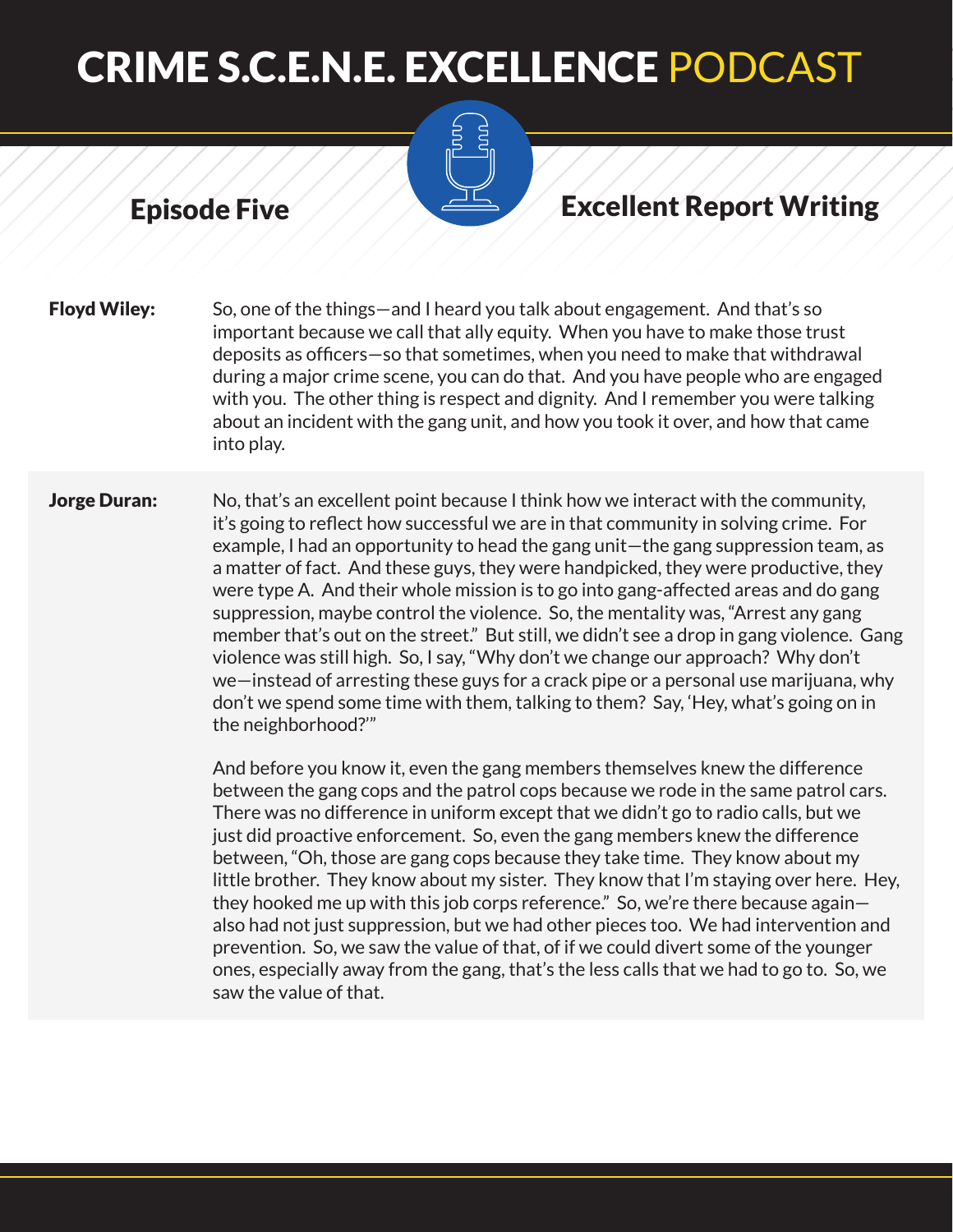

### Episode Five Albert Albert Excellent Report Writing

So, it's a matter of treating people with respect, with dignity. And people talk about respect, that you got to earn it, you got to give it to get it. Well, I think dignity—I think we should give it no matter what. I think everyone deserves to be treated with dignity. And what does that look like? It's humanity. And you'll be surprised, it was effective for our folks because we found that we actually had an impact in the level of violence. But not only that, we had a level of cooperating individuals that were calling the gang guys and giving them information about things that was going on because there was that trust that was built over time.

- Floyd Wiley: There you go—information products, right?
- **Jorge Duran:** Exactly. Exactly.
- Floyd Wiley: And that helps along with the entire investigation. Listen, we're professionals. That's what we gave an oath to uphold—this profession in every form possible. And when it comes to crime scene investigation, we've got to be excellent. We can't afford to just be mediocre. That's just not what we do and what we signed up for.
- **Jorge Duran:** Especially in a crime of violence where we have so much impact. It impacts the quality of life for community members. If we are spinning our wheels by not doing a complete and excellent investigation, then the community is going to lose faith in us and say, "Look, why should I provide information and put myself at risk when I know that the officers don't have the same commitment to solving this thing?"

So, we have to reverse that perception and demonstrate that, "No, look, we're here to try to solve this. We're here because we care about the community. We're neighbors in the community. We may drive around the community, but our home is our car. We live here for 10 or 12 hours. So, let's be good neighbors. Let's look after each other." So, we have to get back to that community involvement, that community policing philosophy. We just have to go back.